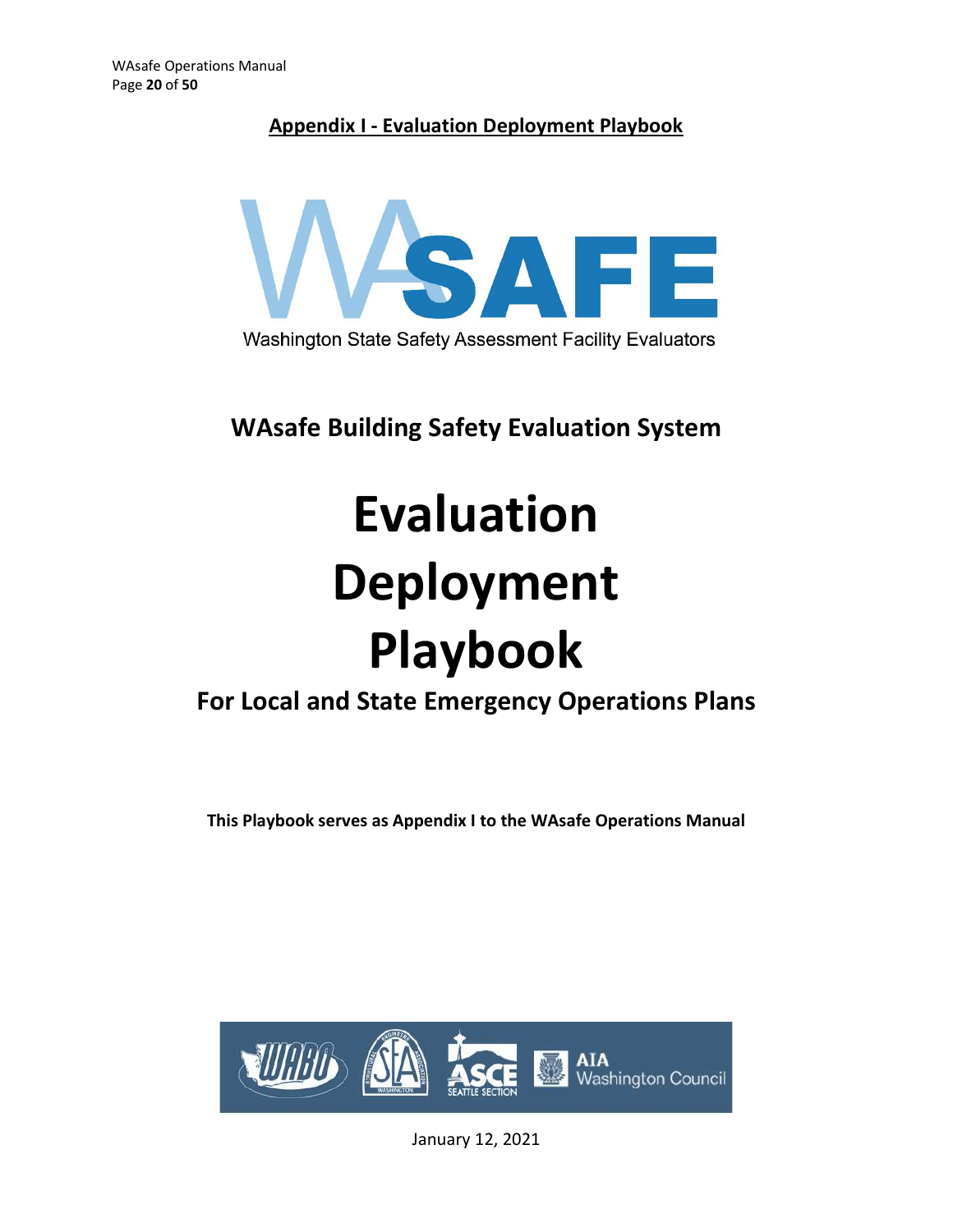#### INTRODUCTION

The Washington State Safety Assessment Facility Evaluators Coalition (WAsafe) is an alliance of professional organizations whose primary mission is to assist local communities by performing visual evaluations for post-disaster building safety. Evaluations are performed in accordance with Applied Technology Council document ATC 20, Procedures for Post-earthquake Safety Evaluation of Buildings, or ATC-45, Safety Evaluation of Buildings After Wind Storms and Floods, as appropriate for the type of incident.

WAsafe Responders are qualified emergency volunteers as established in RCW 38.52, who will perform visual safety evaluation of buildings. WAsafe Responders will be deployed through the Washington State Emergency Operations Center (SEOC) and local emergency management departments, in the execution of their responsibilities with respect to the use of qualified volunteers.

WAsafe Responders work under the direction of the local Emergency Operations Center (LEOC) and Authority Having Jurisdiction for building safety (AHJ). In Washington State, the AHJ is usually the local building official. All WAsafe Responders are required to be registered as volunteers for the local jurisdiction or the Washington State Emergency Management Division (WA EMD) under the authority of WAC 118-04. Upon deployment to the local jurisdiction, WAsafe Responders professional organizations whose primary mission is to assist local communities by performed in accordance<br>visual evaluations for post-disaster building safety. Evaluations are performed in accordance<br>with Applied Technolo placards.

Based on visual evaluations, WAsafe Responders will complete an evaluation form and post buildings with placards indicating the level of safety as described in ATC-20/ATC-45. Additional posting requirements should be determined by the AHJ and included in the operational briefing provided by the AHJ. Placards posted by deputized WAsafe Responders carry the authority of the AHJ.

The scope of WAsafe Responders' work is limited to the safety evaluation of buildings under the direction of the AHJ. In the event of a disaster, there will be an obvious need to evaluate other types of structures, such as bridges and pipelines. Those having the responsibility for construction and maintenance of other types of structures are expected to perform their own safety evaluations.

This Playbook is intended as a resource for local, regional and State Emergency Operations Centers, (EOCs) and local Authorities having Jurisdiction for building safety. It describes the responsibilities of governmental agencies and WAsafe Responders when WAsafe resources are deployed on an incident.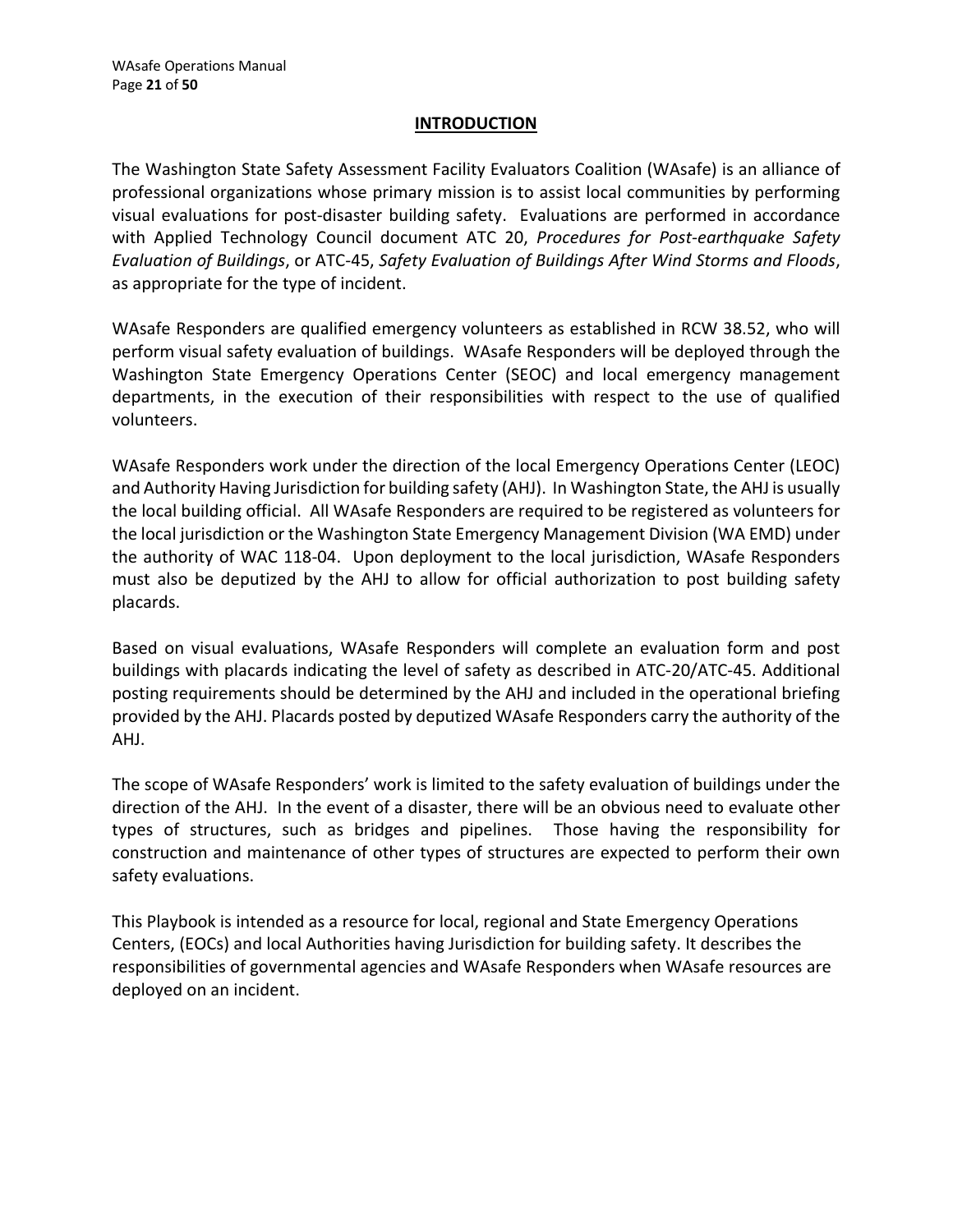#### **TERMINOLOGY**

The following is intended to help explain words, phrases, and acronyms used in this Manual..

WAsafe Operations Manual<br>
TERMINOLOGY<br>
The following is intended to help explain words, phrases, and acronyms used in this Manual..<br> **Applied Technology Council 20 (ATC-20)**: The procedures described in the report, *Proced* Post-Earthquake Safety Evaluation of Buildings (1989), an Addendum to that report, and ATC 20-1 Field Manual: Postearthquake Safety Evaluation of Buildings, Second Edition (2004), all published by the Applied Technology Council. Also used to refer to a formal training in post-earthquake building safety evaluations.

Applied Technology Council 45 (ATC-45): The procedures described in Field Manual: Safety Evaluation of Buildings after Windstorms and Floods, published by the Applied Technology Council (2005). Also used to refer to a formal training in safety evaluations of buildings following a windstorm or flood.

Authority Having Jurisdiction (AHJ): The local building official or other appropriate authority having jurisdiction over building safety.

Building Safety Evaluation: (BSE) The procedures used to determine building safety and resulting in posted placards on damaged buildings.

Coordinator-in-Charge (CIC): See WAsafe Coordinator(s)-in-Charge.

Emergency Management Assistance Compact (EMAC): Federal interstate Emergency Management Assistance Compact allowing for state-to-state disaster assistance.

Emergency Worker: Any person who is registered with a local emergency management organization or State Emergency Management Division (WA EMD) for the purpose of engaging in authorized emergency management activities or is an employee of the state of Washington or any political subdivision thereof who is called upon to perform emergency management activities. See WAC 118-04 and RCW 38.52.010(11).

Emergency Support Function 3 – Public Works and Engineering (ESF-3): An Emergency Support Function (ESF) is a functional group in Washington State's Comprehensive Emergency Management Plan (CEMP). WAsafe operates inside the scope of ESF 3 – Public Works and Engineering. For additional details about the CEMP and ESFs, see the Emergency Management Division's website: https://mil.wa.gov/plans

Local Emergency Operations Center (LEOC): Facility where emergency operations during an emergency are managed in any county, city or town. For the purposes of this manual the term LEOC includes the management and staff operating within the facility.

Mutual Aid: The sharing of resources between local jurisdictions within the State of Washington. Mutual aid agreements at the state and local level specify the terms and conditions under which agencies lend assistance across jurisdictional boundaries.

National Incident Management System (NIMS): Federal Emergency Management Agency (FEMA) systems and processes for how government, nongovernmental organizations and the private sector to work together in incident responses. For more information, see the NIMS website: https://www.fema.gov/emergency-managers/nims.

Placard: Notice posted on buildings by authorized evaluators that indicate the safety evaluation classification of the building, as well as other relevant information.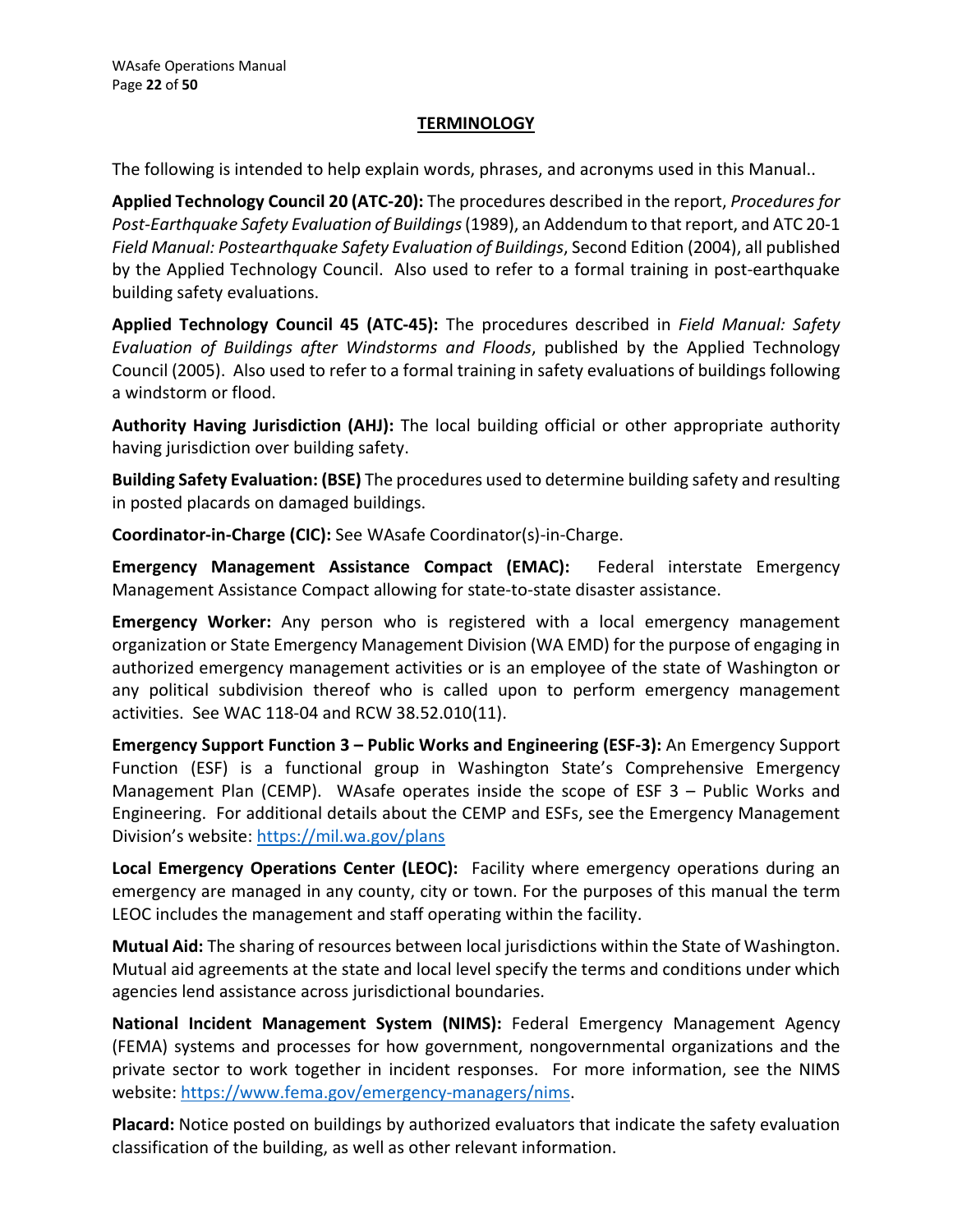Post: The act of affixing a safety evaluation placard on a building following an incident.

Revised Code of Washington (RCW): The compilation of all permanent laws enacted by the Washington State Legislature, now in force in the State of Washington.

State Emergency Operations Center (SEOC): Facility where emergency operations during an emergency are managed by the State Emergency Management Division. For the purposes of this manual, the term SEOC includes the management and staff assigned to the facility. WAsafe Operations Manual<br>
Page 23 of 50<br> **Post:** The act of affixing a safety evaluation placard on a building following an incident.<br> **Revised Code of Washington (RCW):** The compilation of all permanent laws enacted by th

Volunteer Emergency Worker: An emergency worker who is not receiving or expecting compensation from the state or any local government. See RCW 38.52.180(5)(a).

Washington Administrative Code (WAC): The codified regulations of the executive branch issued by authority of statutes and arranged by subject or agency.

WAsafe Building Safety Evaluator (WAsafe BSE): A WAsafe-enrolled volunteer emergency worker trained to conduct Rapid or Detailed Evaluations of buildings in incident areas, in

Washington Safety Assessment Facility Evaluators Coalition (WAsafe): The coalition of professional organizations established to train, coordinate, and dispatch volunteers to perform building safety evaluations under the direction of the AHJ.

WAsafe Coordinators: WAsafe designated representatives providing coordination between the WAsafe BSEs, the LEOC, and SEOC. Coordination includes communications, mobilization, and dispatch of WAsafe Responders.

WAsafe Coordinator(s)-in-Charge (CIC): The Coordinator(s)-in-Charge manages the WAsafe response and acts as the single point(s) of contact for the SEOC or LEOC.

WAsafe On-site Leader: The WAsafe designated individual(s) providing on-site administrative and logistical support for Building Safety Evaluation Teams deployed in the field.

WAsafe Responder: A WAsafe BSE or WAsafe On-site Coordinator deployed by the SEOC or LEOC to assist in perform safety evaluations of buildings and posting placards under the direction of the AHJ.

Washington State Emergency Management Division (WA EMD): The Washington military department, emergency management division.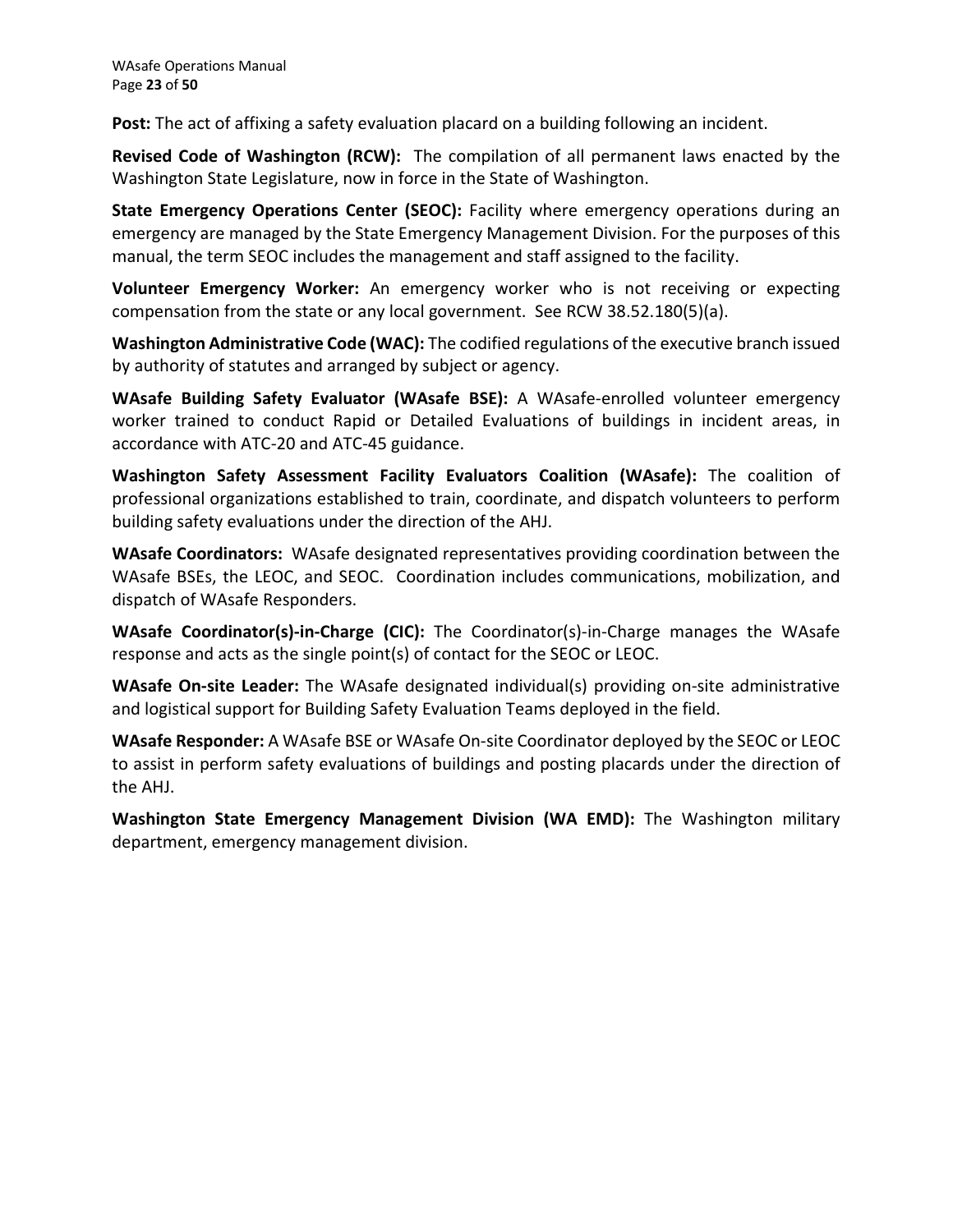#### EMERGENCY RESPONSE AGENCY RESPONSIBILITIES

#### (For sequence of operations, see WAsafe Mobilization and Deployment Flowchart below)

#### Local Jurisdiction (see also Disaster Response Field Operations section below):

- volunteers.
- 
- 1. Assess the extent and severity of damage and determine the need for qualified valuatisation (see also Disaster Response Field Operations section below):<br>
1. Assess the extent and severity of damage and determine the nee EMERGENCY RESPONSE AGENCY RESPONSIBILITIES<br>
For sequence of operations, see WAsafe Mobilization and Deploymen<br>
al Jurisdiction (see also Disaster Response Field Operations section be<br>
1. Assess the extent and severity of d 2. 24 of 50<br> **EMERGENCY RESPONSE AGENCY RESPONSIBILITIES**<br>
For sequence of operations, see WAsafe Mobilization and Deployment Flowchart below)<br>
al Jurisdiction (see also Disaster Response Field Operations section below):<br> Types and Qualifications, below. The requests should include the number and types of Deerations Manual<br>
Shepton Control of Songraph Control of Songraph Control of Songraph Control of See Wassafe Mobilization and Deployment Flowchart below)<br>
Irisdiction (see also Disaster Response Field Operations section b may include any other necessary information, such as number and types of buildings to be evaluated, and building construction types and materials. are Operations Manual<br>
EMERGENCY RESPONSE AGENCY RESPONSIBILITIES<br>
For sequence of operations, see WAsafe Mobilization and Deployment Flowchart below)<br>
al Jurisdiction (see also Disaster Response Field Operations section b afe Operations Manual<br>
2.24 of 50<br>
EMERGENCY RESPONSE AGENCY RESPONSIBILITIES<br>
For sequence of operations, see WAsafe Mobilization and Deploymen<br>
2.1 Unisolation (see also Disaster Response Field Operations section be<br>
2.1 a.<br> **EMERGENCY RESPONSE AGENCY RESPONSIBILITIES**<br> **EMERGENCY RESPONSE AGENCY RESPONSIBILITIES**<br> **ENERGENCY RESPONSE AGENCY RESPONSIBILITIES**<br> **ENERGENCY RESPONSE FOR AUSTRAL CONSTANT EMERT (**<br> **ENERGENCY RESPONSE FOR AUSTR EMERGENCY RESPONSE AGENCY RESPONSIBILITIES**<br> **Enere of operations, see WAsafe Mobilization and Deployment Flowchart below)**<br> **Entition (see also Disaster Response Field Operations section below):**<br>
Enses the extent and se diction (see also Disaster Response Field Operations section below):<br>
ess the extent and severity of damage and determine the need for qualified<br>
inta a mission number from SEOC.<br>
Init a resource request to SEOC detailing Extern and severity of variage and decermine the need for quantied<br>interers.<br>ain a mission number from SEOC.<br>es and Qualifications, below. The requests should include the number and types of<br>ding safety evaluators needed, 2. Consineral mission transformation SCO. Contailing the assistance needed. See WAsafe BSE<br>
3. Submit a resource request to SEOC detailing the assistance needed. See WAsafe BSE<br>
Types and Qualifications, below. The request 7. Journal erisotore lequests to Jordon and the statistical crister incernation (Types and Qualifications, below. The requests should include the number and types of building safety evaluators needed, and the estimated dur
- 
- - of the AHJ, and assign them an Evaluator ID number.
	- the AHJ.
	- jurisdictional policies and procedures.
	- provided.
- 
- Coordinator-in-Charge (CIC) or WAsafe On-site Leader

#### WA Emergency Management Division (State Emergency Operations Center (SEOC) /ESF-3 Desk

- WAsafe Building Safety Evaluation (WAsafe BSE) resources.
- 1. Designate and provide directions to the location where WAsafe Responders are to report.<br>
1. Scholard WAsafe Responders including:<br>
2. a. Register WAsafe Responders as Volunteer Emergency Workers under the auspices<br>
1. D a. Register WAsafe Responders as Volunteer Emergency Workers under the auspices<br>of the AHJ, and assign them an Evaluator ID number.<br>b. Deputize WAsafe Responders to authorize evaluations and postings on behalf of<br>the AHJ.<br> III). inform them that a request for building safety evaluators has been received, and provide the following information:
	- Type of event (earthquake, flood, fire, landslide, windstorm, etc.), and any associated hazards such as fire, landslide, seiche, or tsunami.
	- Location of event or requesting LEOC(s).
	- Number and type of WAsafe resources needed.
	- The approximate deployment duration.
- 
- 5. Provide placards, forms and other supplies as needed by WAsafe Report Theory in Subsemble information and assistance as reque Coordinator-in-Charge (CIC) or WAsafe On-site Leader<br> **Emergency Management Division (State E** 7. Provide other reasonable information and assistance as requested by the WAsafe<br>
Coordinator-in-Charge (CIC) or WAsafe On-site leader<br> **Emergency Management Division (State Emergency Operations Center (SEOC) /ESF-3 Desk** are requesting resources, or there are insufficient WAsafe Responders to meet the request.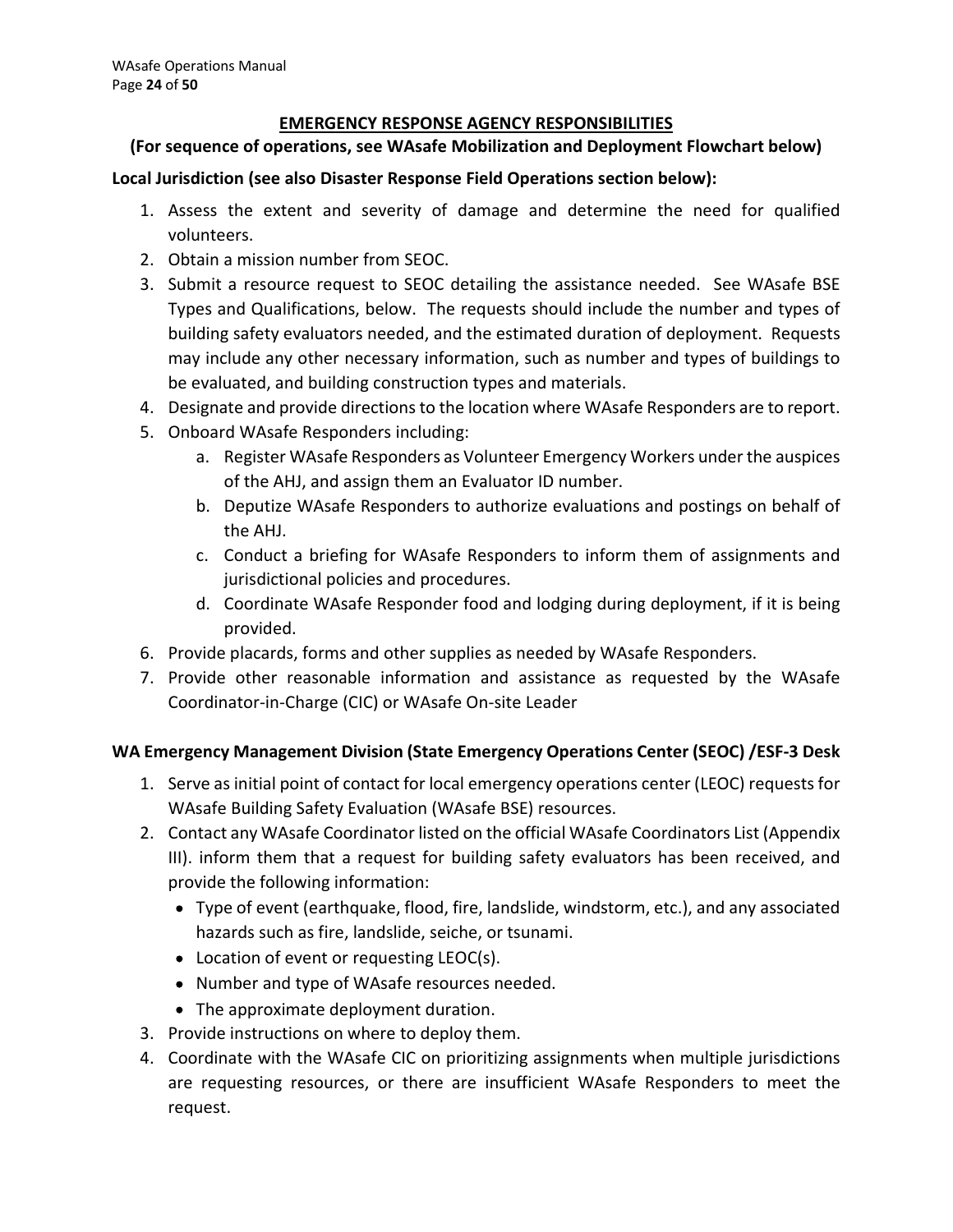- The Operations Manual<br>
5. Coordinate deployment of WAsafe Responders by informing the WAsafe CIC of the<br>
following:<br>
 Mission number, deployment location, check-in instructions, available surface<br>
transportation routes in following:
	- Mission number, deployment location, check-in instructions, available surface transportation routes in the affected area, or alternate methods of transportation.
	- The requesting jurisdiction and names, locations, and contact information of officials to be contacted upon arrival at the local jurisdiction or LEOC.
	- Minimum duration of volunteers' mobilizations.

#### WAsafe Coordinator Initial Contact:

1. Coordinator initial Contacted by the SEOC will convention and the Coordinate (Coordinate deployment of WAsafe Responders by informing the WAsafe CIC of the following:<br>
• Mission number, deployment location, check-in ins available WAsafe Coordinators to select one or two Coordinator(s)-in-Charge as determined appropriate for the event, and begin coordination activities. When possible, the Coordinator-in-Charge should be from an area unaffected by the event. 1. Coordinate deployment of WAsafe Responders by informing the WAsafe CIC of the<br>
1. The Mission number, deployment location, check-in instructions, available surface<br>
1. The requesting jurisdiction and names, locations, a • The requesting jurisdiction and names, locations, and contact information of officials<br>
• to be contacted upon arrival at the local jurisdiction or LEOC.<br>
• Minimum duration of volunteers' mobilizations.<br>
5. Safe Coordin safe Coordinator Initial Contact:<br>
1. The WAsafe Coordinator initially contacted by the SEOC will convene a meeting of<br>
available WAsafe Coordinators to select one or two Coordinator(s)-in-Charge as<br>
determined appropriate 1. The WAsafe Coordinator initially contacted by the SEOC will convene a revailable WAsafe Coordinators to select one or two Coordinator(s)-in-<br>determined appropriate for the event, and begin coordination activities. Whe<br>t

#### WAsafe Coordinator-in-Charge (CIC)

the SEOC and LEOC.

#### WAsafe Coordinators

- the WAserve database (WA Dept. of Health) to request WAsafe BSE availability and identify appropriate personnel to fill the request. available WAsafe Coordinators to select one or two Coordinator(s)-in-Charge as<br>
the Coordinator-in-Charge should be from an area unaffected by the event.<br>
safe Coordinator-in-Charge (CIC)<br>
1. The WAsafe Condinator-in-Charg the Coordinator-in-Charge should be from an area unaffected by the event.<br>
safe Coordinator-in-Charge (CIC)<br>
1. The WAsafe CIC manages the WAsafe response, and serves as the primary contact with<br>
the SEOC and LEOC.<br>
safe C sare Coordinator-in-Charge (CiC)<br>
1. The WAsafe Cic manages the WAsafe response, and serves as the primary contact with<br>
the SEOC and LEOC.<br>
5. Safe Coordinators<br>
1. Upon formal request for resources from the SEOC, the WAs the SEOC and LEOC.<br> **Safe Coordinators**<br>
1. Upon formal request for resources from the SEOC, the WAsafe Coordinators will utilize<br>
the WAserve database (WA Dept. of Health) to request WAsafe BSE availability and<br>
identify
- deployment.
- 
- meeting place, and other pertinent information related to deployment logistics.
- jurisdiction. 2. Verify WAsafe BSEs who respond to the WAserv request of their availability for<br>
deployment.<br>
3. Maintain records of contacts made and volunteers dispatched.<br>
4. Notify dispatched WAsafe Responders of the mission number, 3. Maintain records of contacts made and volunteers dispatched.<br>
4. Notify dispatched WAssef Responders of the mission number, deployment location or<br>
meeting place, and other pertinent information related to deployment lo meeting place, and other pertinent information related to deploymer<br>5. If requested by the AHJ or LEOC, designate WAsafe BSEs to be the On--<br>jurisdiction.<br>6. Coordinate as necessary, and communicate with the SEOC regarding
- Responders, and updates on their status.
- their home base.

#### WAsafe On-site Leadership

The AHJ or LEOC may request one or more WAsafe On-Site Leaders to provide on-site administrative and logistical support for BSE Teams. The BSE On-Site Leader may be able to:

- professional qualifications, and physical capabilities.
- etc.
-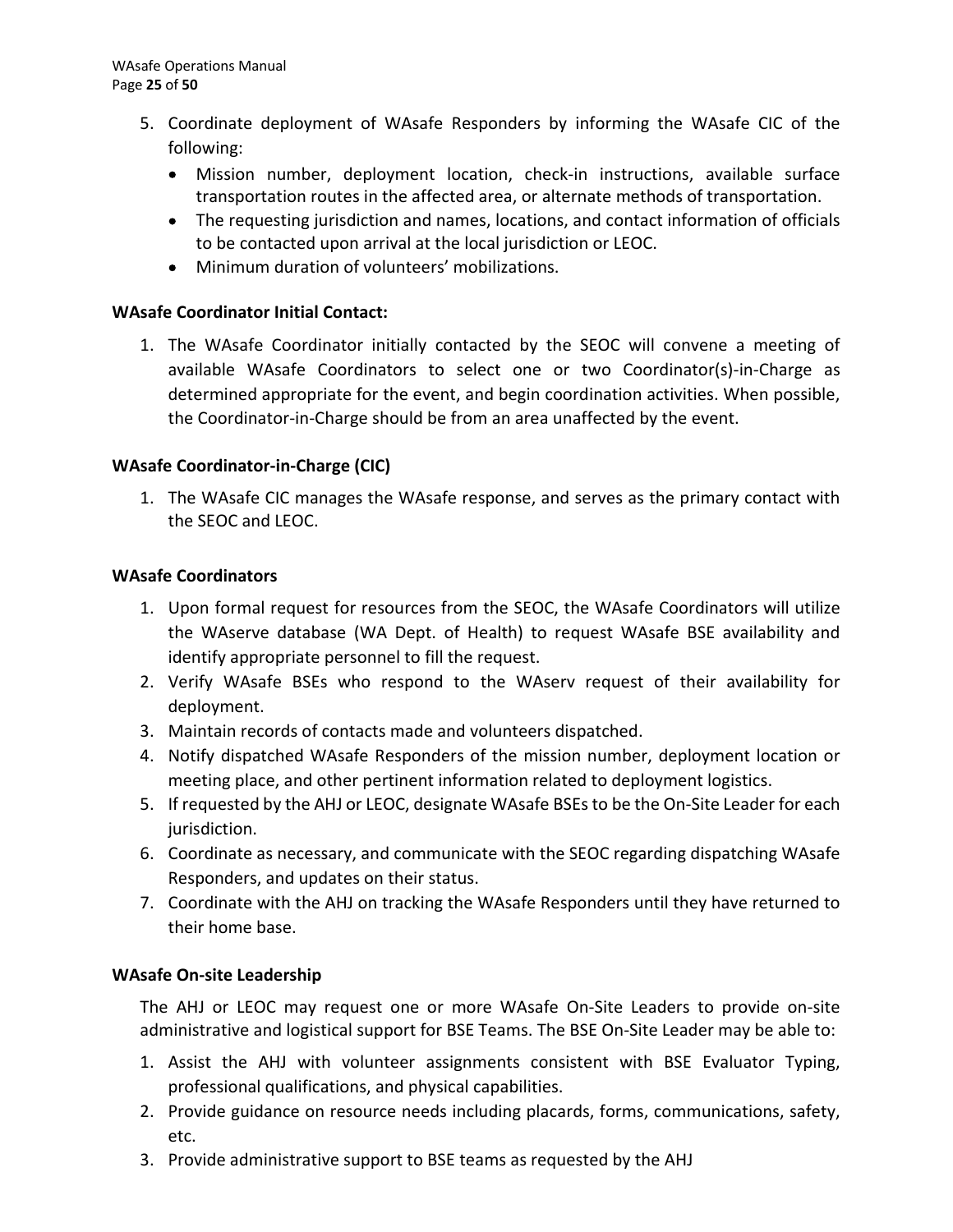WAsafe Operations Manual Page 26 of 50

- 
- 
- 
- afe Operations Manual<br>26 of 50<br>4. Assist with setting priorities for building safety evaluations<br>5. Manage staffing for BSE teams in coordination with the AHJ and LEOC<br>6. Assist the AHJ in making deployment decisions for B afe Operations Manual<br>1. Assist with setting priorities for building safety evaluations<br>5. Manage staffing for BSE teams in coordination with the AHJ and LEOC<br>6. Assist the AHJ in making deployment decisions for BSE Teams<br> afe Operations Manual<br>**4. Assist with setting priorities for building safety evaluations**<br>**5. Manage staffing for BSE teams in coordination with the AHJ and LEOC**<br>**6. Assist the AHJ in making deployment decisions for BSE T** afe Operations Manual<br>1. 26 of 50<br>4. Assist with setting priorities for building safety evaluations<br>5. Manage staffing for BSE teams in coordination with the AHJ and LEOC<br>6. Assist the AHJ in making deployment decisions fo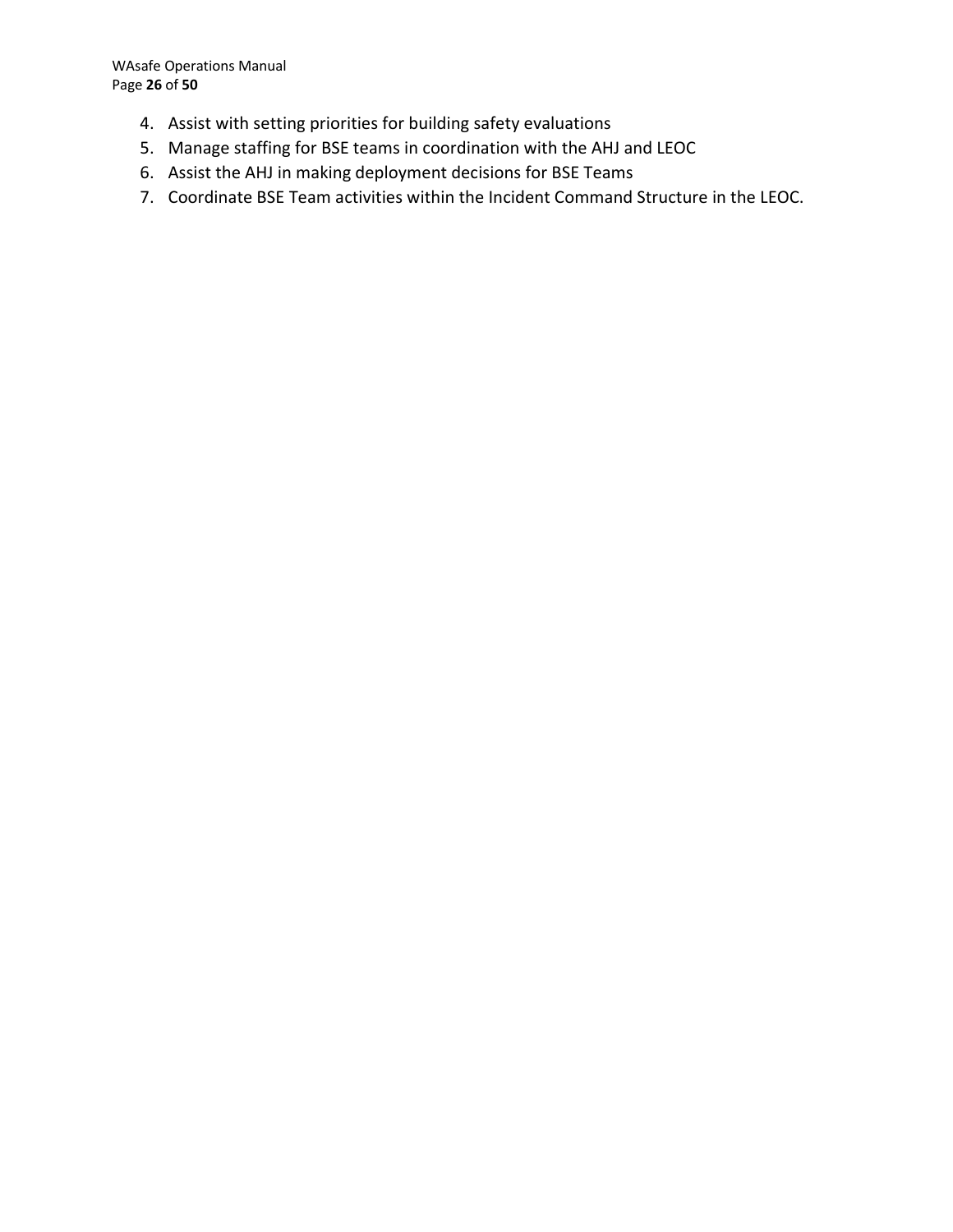#### DISASTER RESPONSE FIELD OPERATIONS

#### Registration and Deputization of WAsafe Responders by the AHJ or LEOC

Upon arrival at an assigned jurisdiction, WAsafe Responders must be:

- 1. 1. Registered as a Volunteer Emergency Workers with the LEOC under the mission and Deputization of WAsafe Responders by the AHJ or LEOC Upon arrival at an assigned jurisdiction, WAsafe Responders must be:<br>1. Registered assigned by the SEOC.
- WAsafe Responder on forms and placards instead of their name.
- 2. 27 of 50<br>
2. 27 of 50<br>
2. 27 of 50<br>
2. Assigned by the AESPONSE FIELD OPERATIONS<br>
1. Registered as a Volunteer Emergency Workers with the LEOC under the mission number<br>
1. Registered as a Volunteer Emergency Workers wit 2. 27 of 50<br>
2. 27 of 50<br>
2. 27 of 50<br>
2. DESASTER RESPONSE FIELD OPERATIONS<br>
3. Universal at an assigned jurisdiction, WAsafe Responders must be:<br>
1. Registered as a Volunteer Emergency Workers with the LEOC under the mis jurisdiction over building safety) to give the WAsafe Responders the authority to post building safety evaluation placards under the authority of the AHJ. **DISASTER RESPONSE FIELD OPERATIONS**<br>
Upon arrival at an assigned jurisdiction, WAsafe Responders by the AHJ or LEOC<br>
Upon arrival at an assigned jurisdiction, WAsafe Responders must be:<br>
1. Registered as a Volunteer Emerg Istration and Deputization of WAsafe Responders by the AHJ or LEOC<br>
Upon arrival at an assigned jurisdiction, WAsafe Responders must be:<br>
1. Registered as a Volunteer Emergency Workers with the LEOC under the mission numbe

#### Briefing of Volunteers by the AHJ

Prior to beginning field work, WAsafe Responders shall be briefed by the local AHJ on:

- forms.
- information, etc.
- 
- Upon arrival at an assigned jurisdiction, wasare kesponders must be:<br>
1. Registered as a Volunteer Emergency Workers with the LEOC under the mission nur<br>
assigned by the SEOC.<br>
2. Assigned an Evaluator ID number by the AHJ 1. Registered as a Volunteer Emergency Workers with the LEOC under the mission number<br>
assigned an Evaluator ID number by the AHJ or LEOC. This number will be used by the<br>
2. Assigned an Evaluator ID number by the AHJ or L primary AHJ contact phone number, and phone numbers and locations of first aid stations, emergency shelters, police, fire, building department, and other information deemed important by the jurisdiction. 5. Deputized by the local AHJ (Building Official or other appropriate author<br>
i jurisdiction over building safety) to give the WAsafe Responders the authorit<br>
building safety evaluation placards under the authority of the i prisdiction over building safety) to give the WAsafe Responders the author<br>
building safety evaluation placards under the authority of the AHJ.<br>
Fing of Volunteers by the AHJ<br>
Prior to beginning field work, WAsafe Respon building safety evaluation placards under the authority of the AHJ.<br> **Fing of Volunteers by the AHJ**<br>
Prior to beginning field work, WAsafe Responders shall be briefed by th<br>
1. Evaluation forms to be used, the jurisdictio Frame of Volunteers by the AHJ<br>
Prior to beginning field work, WAsafe Responders shall be briefed by the local AHJ<br>
1. Evaluation forms to be used, the jurisdictions posting policies, and where to commos.<br>
2. Assignments o Fing of Volunteers by the AHJ<br>
Prior to beginning field work, WAsafe Responders shall be briefed by the local AHJ on:<br>
1. Evaluation forms to be used, the jurisdictions posting policies, and where to obtain the<br>
1. Evaluat
- 
- 
- 
- 
- resources to the jurisdiction at the end of the shift or incident as applicable.

#### Evaluation Assignments by the AHJ

For safety reasons, evaluation teams must consist of two or more members and are assigned under the direction of the AHJ. The WAsafe On-Site Leader may assist the AHJ regarding assignment of personnel in accordance with WAsafe BSE Types and professional qualifications and physical capability. The WAsafe On-Site Leader and/or WAsafe Coordinator-in-Charge may also be available to assist the AHJ and/or LEOC with prioritizing safety evaluations, and other duties listed in the WAsafe Operations Manual.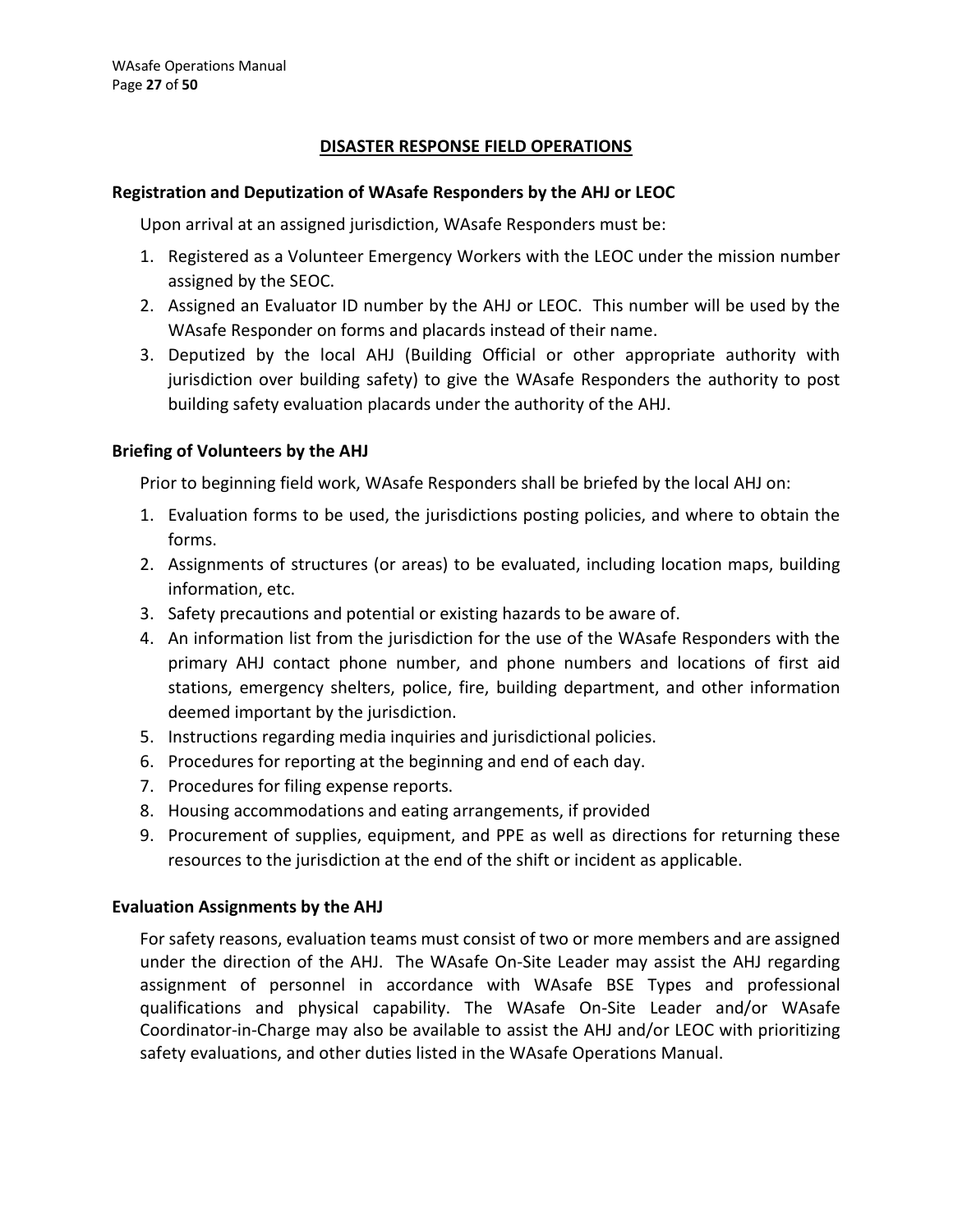#### Briefing the Authority Having Jurisdiction by WAsafe Responders

Upon completion of the rapid evaluations of buildings, the WAsafe Responders may be asked to brief the AHJ or the WAsafe On-site Leader. Briefing topics may include structural and habitability conditions of evaluated buildings, and posting results and conditions. WAsafe Responders are not expected to offer opinions relating to whether or not a particular building should be demolished or repaired, although they can do so if asked by the AHJ. However, the evaluations performed may not provide sufficient information to justify such an opinion except for obvious conditions.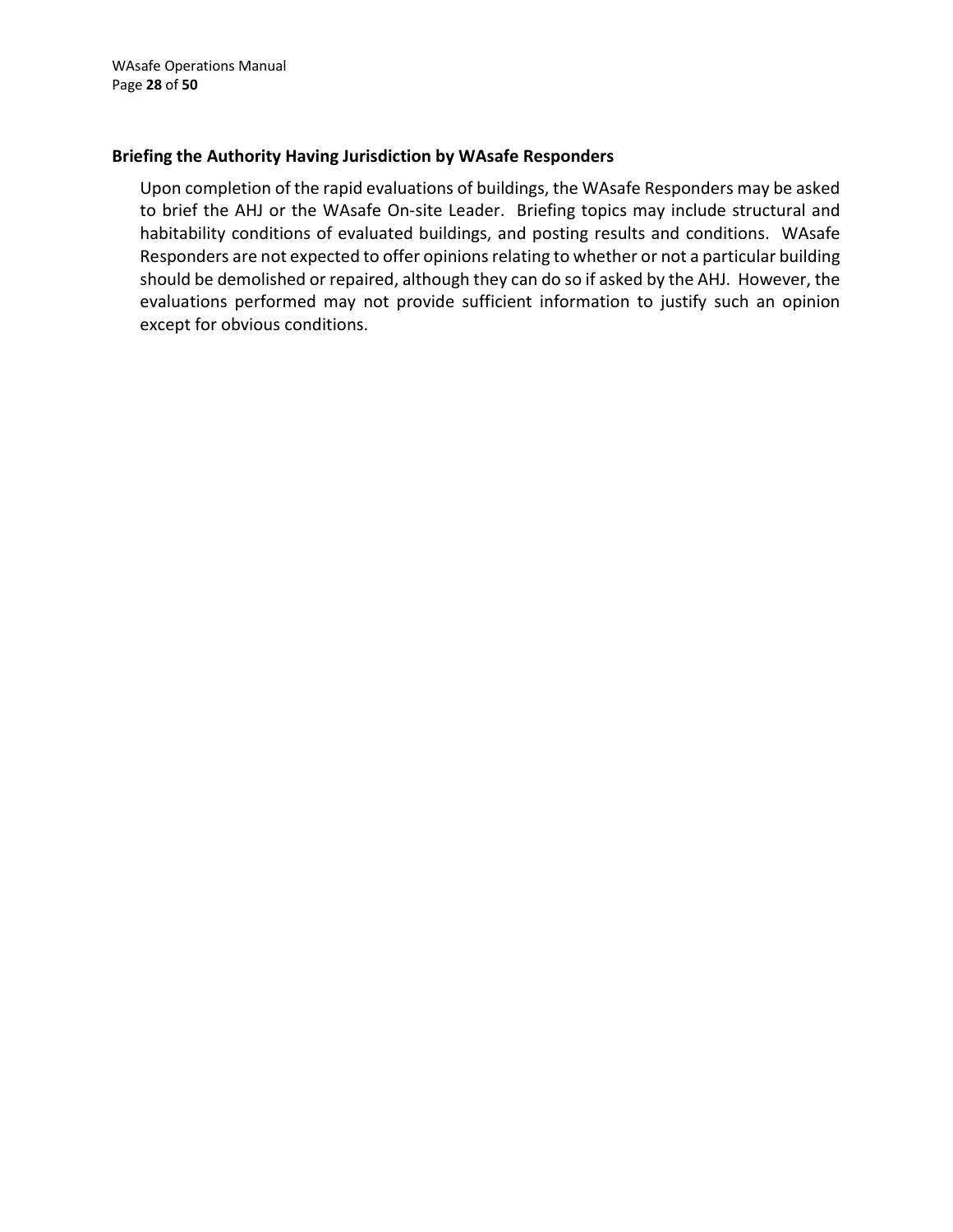